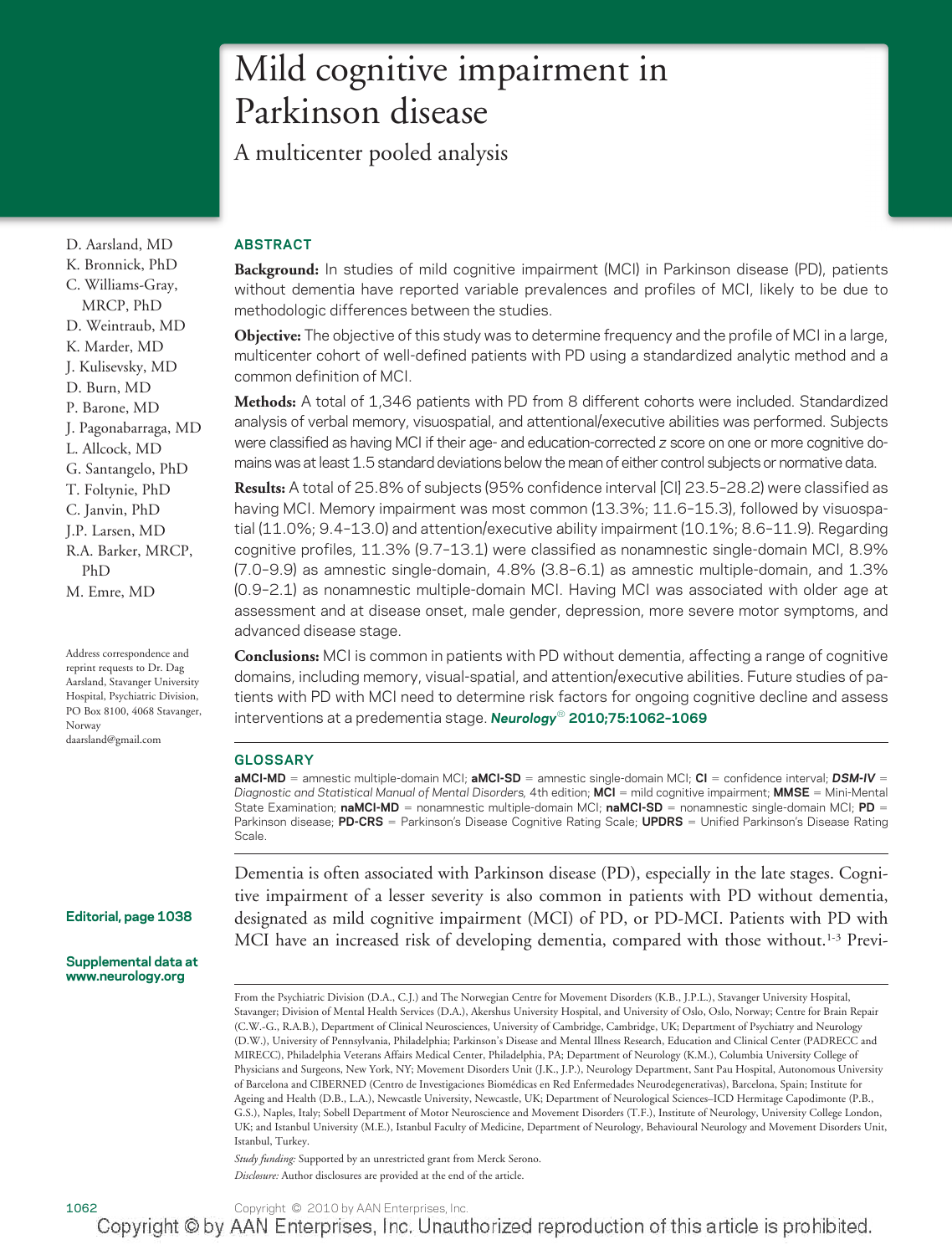ously, a variety of definitions for MCI in PD have been used, based on the type and number of cognitive tests administered, and how impairment was defined. In addition, factors including study design, methodology, and the patient cohort included (communitybased vs clinic-based cohorts, prevalent vs incident samples) influenced the prevalence rate and the cognitive profile of patients with PD-MCI.

The aim of this study was to provide a more accurate estimate of the frequency and the profile of cognitive deficits in patients with PD without dementia by employing a common definition for MCI, and analyzing a large, pooled, multicenter cohort of welldefined patients using a standardized method for analysis. The large sample size was also expected to allow a more accurate estimate of PD-MCI in subgroups based on age, gender, and duration and stage of PD.

**METHODS Participants.** We invited centers that had reported on cognitive functions in relatively large and well-defined cohorts of patients with PD without dementia to participate in this project. Inclusion criteria were sample size >50 patients, standardized clinical criteria for the diagnosis of PD and the diagnosis (exclusion) of dementia, and the use of standardized neuropsychological tests with either available norms or inclusion of a control group. Of the 9 centers invited to participate, 7 responded positively and were included (table 1). The pooled data included 8 cohorts. For details regarding case selection and the other procedures, please see the original publications: South-Western Norway, 2 cohorts<sup>4,5</sup>; New York, NY<sup>6</sup>; Cambridge, UK<sup>3</sup>; Newcastle, UK7; Philadelphia, PA<sup>8</sup>; and Barcelona,

Spain.9,10 In addition, one de novo cohort from an outpatient clinic for movement disorders in Napoli, Italy, which has not yet been published, was included. For this cohort, consecutive patients with recently diagnosed PD at the Department of Neuroscience, University of Naples, Italy, were recruited. Patients were either referred by general practitioners or directly contacted the clinic themselves. Inclusion in this cohort required that duration of PD had to be less than 2 years, and familial parkinsonism was excluded.

**Diagnosis of dementia.** Dementia was diagnosed based on cognitive testing, as well as a clinical interview or a standardized instrument to assess functional impairment due to cognitive dysfunction. The diagnosis of dementia was made according to *DSM-IV* criteria11 in most cases, whereas in one cohort, the new criteria for dementia associated with PD were used.12 In 2 cohorts, inclusion of patients without dementia was based on the Mini-Mental State Examination (MMSE),<sup>13</sup> excluding the bottom 25th age- and education-adjusted percentile on the MMSE<sup>8</sup> or those with a score  $\leq 26^{14}$  (table 1). Since the definitions of dementia varied across the centers, we also analyzed the proportion of patients with cognitive impairment in PD without dementia using a uniform definition (i.e., MMSE score 25) to estimate the presence of dementia in the 1,118 patients where MMSE score was available, along the lines recommended by the MDS Task Force.15

**Assessment of depression.** Assessment of depression by means of a standardized rating scale or a standardized diagnostic interview was performed at all centers (table 1). When rating scales were used we applied the definition of a depressive disorder based on the recent recommendations.16 The analyses for presence of MCI were performed twice, once including and once excluding patients with a depressive disorder.

**Definition of MCI.** A variety of standardized neuropsychological tests were used across the different centers. These tests were allocated to 1 of the 3 cognitive domains: 1) attention/ executive function, 2) memory, or 3) visuospatial functions (table 2). In the event several tests were used for a domain, we chose tests with good psychometric properties, high quality of control data or norms, and minimal missing data. The Barcelona cohort

| Table 1                   | Setting and procedures of the cohorts |                  |                 |                                                            |                                            |                                                           |
|---------------------------|---------------------------------------|------------------|-----------------|------------------------------------------------------------|--------------------------------------------|-----------------------------------------------------------|
| Center                    | Setting                               | Control<br>group | Cohort          | Dementia criteria                                          | <b>PD</b> criteria                         | Assessment of<br>depression                               |
| Cambridge <sup>3</sup>    | Community                             | No               | Prevalent       | DSM-IV                                                     | <b>UK-PDS BB (30)</b>                      | <b>BDI</b>                                                |
| Newcastle <sup>7</sup>    | Clinic                                | Yes              | Cross-sectional | $DSM-IV + MMSE > 25$                                       | <b>UK-PDS BB</b>                           | <b>MADRS</b>                                              |
| Philadelphia <sup>8</sup> | Clinic                                | No               | Cross-sectional | $MMSE > 25th$ age- and<br>education-adjusted<br>percentile | Research criteria <sup>31</sup>            | Semi-structured<br>interview by trained<br>research staff |
| New York <sup>6</sup>     | Community                             | Yes              | Prevalent       | DSM-III-R                                                  | UK-PDS BB                                  | <b>HDRS</b>                                               |
| Stavanger <sup>4</sup>    | Community                             | Yes              | Prevalent       | DSM-III-R                                                  | Research criteria <sup>32</sup>            | <b>MADRS</b>                                              |
| ParkWest <sup>18</sup>    | Community                             | Yes              | Incident        | <b>MDS</b>                                                 | Research criteria <sup>31</sup>            | <b>MADRS</b>                                              |
| Barcelona <sup>9,10</sup> | Clinic                                | Yes              | Cross-sectional | DSM-IV, CDR $\geq 1$                                       | UK-PDS BB                                  | <b>HADS</b>                                               |
| <b>Naples</b>             | Clinic                                | Yes              | De novo         | DSM-IV and MDS                                             | UK-PDS BB and<br>Gelb et al. <sup>31</sup> | $GDS-15$                                                  |

Abbreviations: BDI = Beck Depression Inventory; CDR = Clinical Dementia Rating; *DSM-III-R* = Diagnostic and Statistical *Manual of Mental Disorders,* 3rd edition, revised; *DSM-IV Diagnostic and Statistical Manual of Mental Disorders,* 4th edition; GDS-15 = Geriatric Depression Scale, 15-item version; HADS = Hospital and Anxiety Depression Scale; HDRS = Hamilton Depression Rating Scale; MADRS = Montgomery and Åsberg Depression Rating Scale; MDS = Movement Disorders Society Task Force Parkinson disease dementia criteria<sup>12</sup>; PD = Parkinson disease; UK-PDS BB = UK Parkinson's Disease Society Brain Bank criteria.30

Neurology 75 September 21, 2010 1063 Copyright © by AAN Enterprises, Inc. Unauthorized reproduction of this article is prohibited.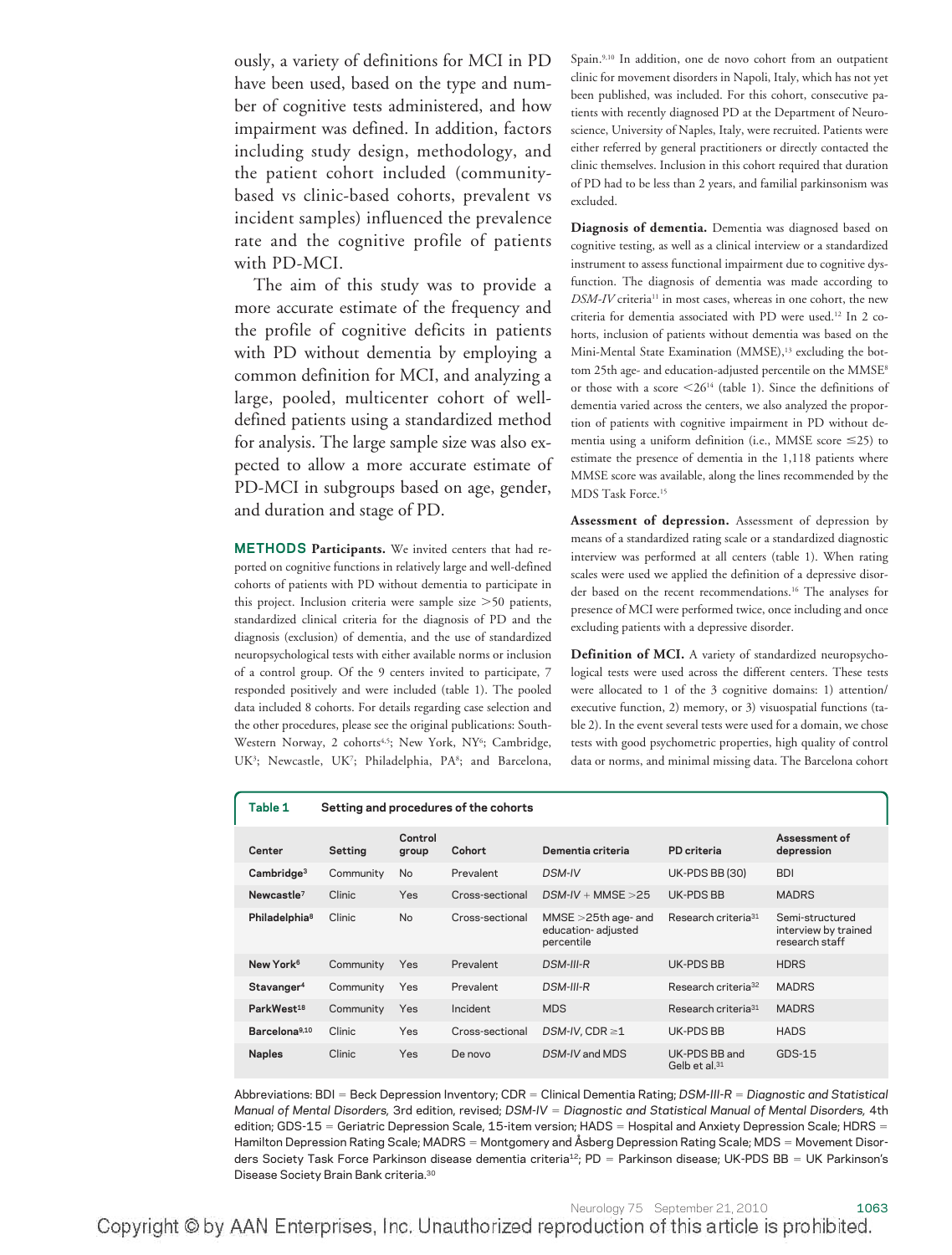| Table 2          | Overview of cognitive tests used to assess 3 cognitive domains     |                                                   |                                                                                                                                                                      |                                                |  |  |
|------------------|--------------------------------------------------------------------|---------------------------------------------------|----------------------------------------------------------------------------------------------------------------------------------------------------------------------|------------------------------------------------|--|--|
|                  | Memory                                                             |                                                   |                                                                                                                                                                      |                                                |  |  |
| Cohort           | Verbal memory                                                      | <b>Visual memory</b>                              | Executive/attention                                                                                                                                                  | Visuospatial                                   |  |  |
| Stavanger        | DRS: memory                                                        | <b>BVRT</b>                                       | DRS attention, initiation, <sup>a</sup><br>Stroop <sup>a</sup>                                                                                                       | <b>JOLOT</b>                                   |  |  |
| <b>ParkWest</b>  | CVLT-II: immediate and<br>delayed recall                           |                                                   | Serial 7s, <sup>b</sup> Stroop, <sup>a</sup> fluency:<br>phonetic $+$ semantic <sup>a</sup>                                                                          | $VOSP: cube +$<br>silhouette                   |  |  |
| Cambridge        |                                                                    | CANTAB: pattern and spatial<br>recognition memory | Fluency <sup>a</sup> : phonemic and<br>semantic Tower of London <sup>a</sup>                                                                                         | Intersecting<br>pentagons                      |  |  |
| <b>Newcastle</b> | CDR: delayed word<br>recognition                                   | CDR: delayed picture<br>recognition               | CDR <sup>b</sup> : digit vigilance,<br>simple and choice reaction<br>time                                                                                            | <b>JOLOT</b>                                   |  |  |
| New York         | SRT: total immediate<br>and delayed recall,<br>delayed recognition | <b>RVRT</b>                                       | Cancellation test <sup>b</sup> (time.<br>omissions), fluency <sup>a</sup><br>(phonemic and semantic),<br>similarities <sup>a</sup>                                   | Rosen construction.<br>Benton test<br>matching |  |  |
| Philadelphia     | HVLT: immediate total<br>and delayed recall                        |                                                   | Fluency <sup>a</sup> : phonemic and<br>semantic, Stroop, <sup>a</sup> Tower<br>of London. <sup>a</sup> digit span <sup>b</sup>                                       |                                                |  |  |
| Barcelona        | DRS: memory, PD-CRS:<br>immediate and delayed<br>recall            |                                                   | DRS <sup>a</sup> : attention, initiation;<br>PD-CRS <sup>a</sup> : fluency.<br>sustained attention.<br>working memory                                                | DRS: construction:<br>PD-CRS: copying<br>clock |  |  |
| <b>Naples</b>    | $RAVLT: immediate +$<br>delayed recall                             | Rey-Osterrieth figure recall                      | Stroop, <sup>a</sup> Corsi block span, <sup>b</sup><br>fluency <sup>a</sup> (phonemic and<br>semantic Trail-Making<br>Test <sup>b</sup> , verbal span <sup>b</sup> ) | Rey-Osterrieth<br>copy, JOLOT                  |  |  |

Abbreviations: BVRTr/m = Benton Visual Retention Test retention/matching; CAMCOG = the cognitive and self-contained part of the Cambridge Examination for Mental Disorders of the Elderly; CANTAB = Cambridge Neuropsychological Automated Testing Battery; CDR = Cognitive Drug Research; CVLT-2 = California Verbal Learning Test II; DRS = Dementia Rating Scale: HVLT = Hopkins Verbal Learning Test: JOLOT = Judgment of Line Orientation Test: PD-CRS = Parkinson's Disease Cognitive Rating Scale; RAVLT = Rey Auditory Verbal Learning Test; SRT = Selective Reminding Test; VOSP = Visual Object Space Perception Test.

<sup>a</sup> Executive functioning subdomain.

**b** Attention subdomain.

was assessed using 2 cognitive screening batteries which provide subscores for different cognitive domains: Dementia Rating Scale<sup>17</sup> and Parkinson's Disease Cognitive Rating Scale (PD-CRS).9 Not all patients had tests assessing each domain; all of them, however, had data on at least 2 domains. The number of patients with data available for each domain were 1,341 (memory), 1,329 (attention/executive), and 1,141 (visuospatial).

The definition for cognitive impairment was based on performance in the 3 cognitive domains. For this purpose *Z* scores were calculated for each cognitive domain using the raw data provided by each site. The cognitive domain *Z* scores were the average *Z* scores of the tests included in that domain. For datasets with control groups, the *Z* scores for each test were calculated based on control group performance. In order to adjust for age, education, and sex of the individual patient, a multiple regression analysis was performed in the control group, employing the domain *Z* scores as dependent variables and age, sex, and education as independent variables as previously reported.18 The resulting intercept and regression weights were then used to calculate expected cognitive domain scores for each patient and control. For datasets or individual tests lacking control data, published normative data were used to calculate *Z* scores, correcting for age and education where possible.

Patients with PD were classified as having MCI if the difference between the actual cognitive domain *Z* score and the expected score on at least 1 out of 3 cognitive domains was below  $-1.5$  (i.e., similar to a score 1.5 standard deviations below the population mean) based on the comparison between patients and controls at each site.18 Subjects with MCI were further clas-

sified into 1 of the following 4 subtypes using a previously proposed algorithm<sup>19</sup>: 1) amnestic single-domain MCI (aMCI-SD); 2) amnestic multiple-domain MCI (aMCI-MD); 3) nonamnestic single-domain MCI (naMCI-SD); or 4) nonamnestic multiple-domain MCI (naMCI-MD).

Tests used to nominally assess attention or executive functions were merged for the purpose of this analysis, as some of the tests used either to assess attention or executive functions overlap in terms of the basic cognitive processes they involve. In addition, by increasing the number of tests in each domain, the reliability of the results for that domain increases. In an attempt to separate core attentional functions from the more complex executive functions, we also performed an additional analysis in which tests were allocated to one or the other function based on their face validity. Not all patients, however, had data on attention and executive function tests; therefore these subanalyses were performed in 691 and 1,229 patients. In case more than one test was performed, mean *Z* scores were calculated, yielding mean age- and education-corrected *Z* scores for these subdomains.

**Statistical analyses.** Analyses were performed to calculate the proportion of patients with impairment in any cognitive domain, including 95% confidence intervals (CIs), using Vassar online program (http://faculty.vassar.edu/lowry/VassarStats.html). Comparisons between cohorts from different centers were made using one-way analysis of variance, Kruskal-Wallis, or  $\chi^2$  tests as appropriate. To identify clinical correlates of MCI, between-group comparisons were made using Student *t* test or  $\chi^2$  test. Variables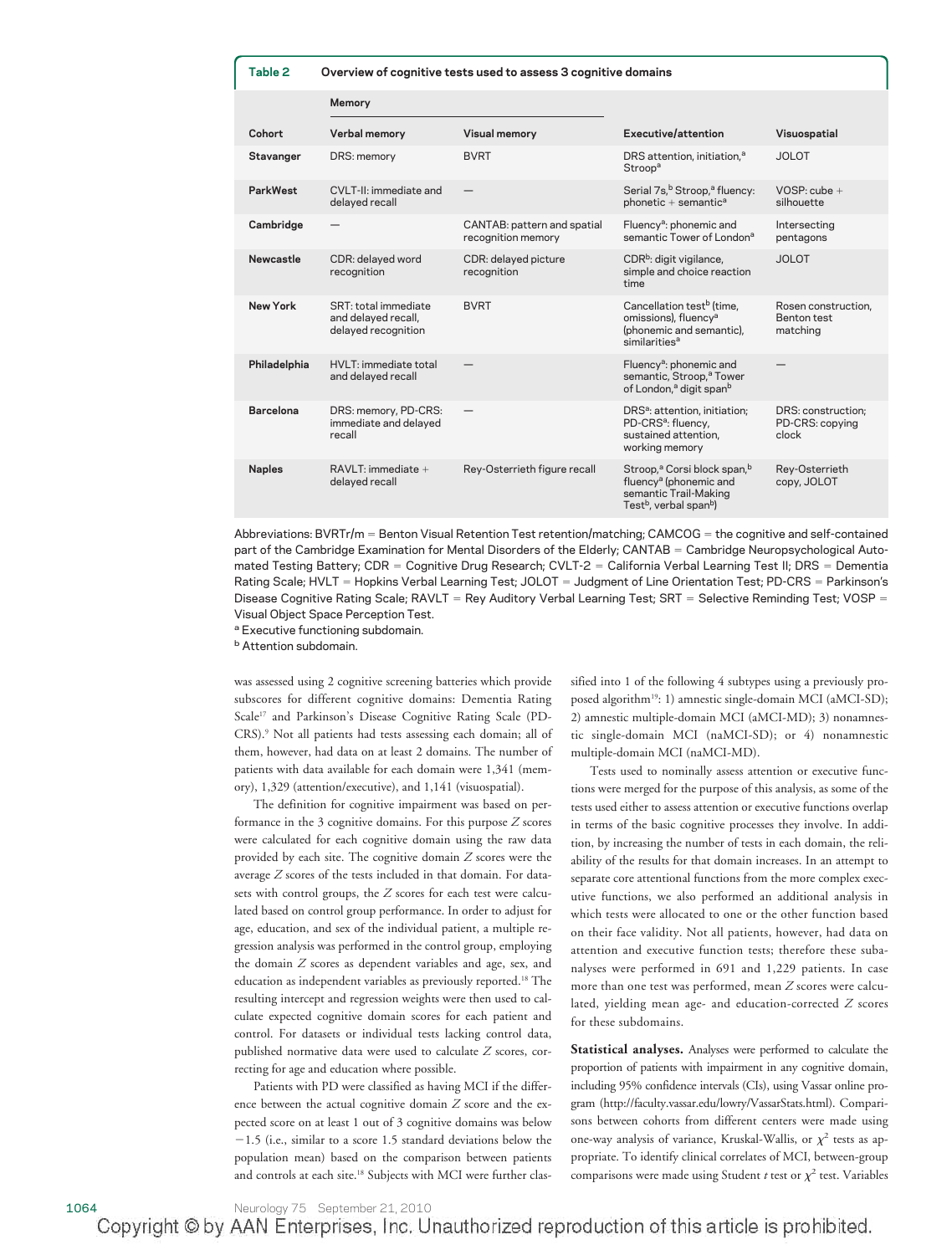**Table 3 Frequency of MCI and other characteristics in study cohorts<sup>a</sup>**

| Cohort           | No.   | %<br>Male | Age,<br>$\mathbf{v}$ | Duration | <b>MMSE</b> | <b>UPDRS</b><br>$\mathbf{III}$ | L-DOPA<br>dose | Dopamine<br>agonist, % | Antidepressants,<br>% | Antipsychotics,<br>% | %<br><b>MCI</b> | 95% CI        |
|------------------|-------|-----------|----------------------|----------|-------------|--------------------------------|----------------|------------------------|-----------------------|----------------------|-----------------|---------------|
| Cambridge        | 414   | 64.7      | 65.5                 | 5.8      | 28.4        | 21.7                           | 413            | 54.6                   | 13.8                  | 2.2                  | 30.0            | $25.7 - 34.5$ |
| <b>Newcastle</b> | 109   | 60.0      | 70.2                 | 7.1      | 27.1        | 17.8                           | 322            | 23.9                   | 24.6                  | $\mathsf{O}$         | 29.4            | 21.6-38.5     |
| Philadelphia     | 170   | 64.4      | 63.5                 | 7.7      | 29.1        | 20.5                           | 467            | 52.9                   | 31.2                  | 1.2                  | 24.7            | 18.8-31.7     |
| <b>New York</b>  | 173   | 46.8      | 74.4                 | 6.8      | <b>ND</b>   | 25.0                           | 359            | 27.2                   | 9.8                   | 1.7                  | 21.4            | 15,9-28.1     |
| Stavanger        | 71    | 46.5      | 71.3                 | 11.7     | 28.7        | 21.4                           | 672            | 18.8                   | 15.5                  | $\mathsf{O}$         | 39.4            | 28.9-51.1     |
| ParkWest         | 196   | 58.7      | 67.6                 | 2.3      | 27.9        | 22.8                           | $\mathsf{O}$   | $\Omega$               | 12.2                  | $\mathsf{O}$         | 18.9            | $14.0 - 24.9$ |
| <b>Barcelona</b> | 157   | 59.5      | 68.6                 | 7.4      | 28.1        | 22.0                           | 712            | 62.0                   | 20.2                  | 3.8                  | 19.7            | 14.3-26.7     |
| <b>Naples</b>    | 56    | 55.4      | 59.3                 | 1.5      | 27.4        | 14.8                           | $\circ$        | $\mathsf{O}$           | $\mathsf{O}$          | $\mathsf{O}$         | 28.6            | 18.4-41.5     |
| All              | 1.346 | 59.8      | 67.5                 | 6.1      | 28.2        | 21.6                           | 457            | 37.1                   | 17.1                  | 1.6                  | 25.8            | 23.5-28.29    |

Abbreviations: CI = confidence interval; MCI = mild cognitive impairment; MMSE = Mini-Mental State Examination; UPDRS III = Unified Parkinson's Disease Rating Scale, motor subscale.

<sup>a</sup> Numbers represent means if not otherwise stated.

that were significantly associated with MCI in the bivariate analysis were included in a subsequent multivariate logistic regression model, using the presence of MCI as the dependent variable and Unified Parkinson's Disease Rating Scale (UPDRS) motor score, center, depression, gender, and age as independent variables. To explore the potential effect of attentional impairment on memory we ran 2 multivariate linear regression models with memory Z score as the dependent variable. In the first model, only group was included as independent variable, and in the second model, attention/executive *Z* score was entered first and then followed by group. SPSS version 15.0 was used for these analyses and  $p < 0.05$ was considered statistically significant.

**RESULTS Frequency and profile of MCI.** A total of 1,346 patients without dementia were included in the analysis. The characteristics of the cohorts are shown in table 3. A total of 347 patients (25.8% [95% CI 23.5–28.2]) were classified as having MCI. The proportion of patients with MCI differed between centers  $(\chi^2 = 21.4 \, [d \, f = 7], p = 0.003)$ , even after adjusting for UPDRS motor score and disease duration in a logistic regression analysis ( $p = 0.007$ ). The lowest proportion was found in the incident, unmedicated, community-based cohort (18.9%; 14.0 –24.9), and the highest proportion was found in a prevalence-cohort with advanced PD (39.4%; 28.9 –51.1) (table 3).

Among the 3 cognitive domains, memory impairment was the most common deficit (13.3%; 11.6– 15.3), followed by visuospatial impairment (11.0%; 9.4 –13.0) and then attention/executive function impairment (10.1%; 8.6 –11.9). Impairment in only 1 of the 3 domains occurred in 19.5% (17.4 –21.7) of patients, 5.4% (4.3–6.8) had impairment in 2 domains, and 0.9% (0.5–1.6) in all 3 domains. The mean *Z* scores at each center are shown in table e-1 on the *Neurology®* Web site at www.neurology.org. With regard to the MCI subtypes, 152 (11.3%; 9.7– 13.1) had naMCI-SD, 112 (8.9%; 7.0 –9.9) had aMCI-SD, 65 (4.8%; 3.8 – 6.1) aMCI-MD, and 18  $(1.3\%; 0.9 - 2.1)$  had naMCI-MD. Although memory was the most commonly affected single domain, naMCI-SD was more common than aMCI-SD. Among the 152 subjects with naMCI-SD, 79 (52.0%) had attention/executive function impairment, and 54.8% (51 of 93 with visuospatial testing) had visuospatial impairment.

The separate analysis of attention and executive functions revealed that 9.6% and 9.4% of patients had impaired attentional and executive function scores, with a more impaired executive score (mean *Z* score  $-0.24$ , SD 0.8) compared to attention score  $(-0.04, 1.1)$   $(t = -4.3, df 581, p < 0.0005)$ . Although there was a correlation between memory and attention/executive function *Z* scores ( $r = 0.36$ ,  $p <$ 0.0005), in a linear regression analysis an effect of group (i.e., PD vs NC) on memory performance was still evident after controlling for attention/executive function *Z* score in the model ( $p < 0.0005$ ).

Using the arbitrary definition of MMSE score  $\leq$ 25 as the criterion to exclude patients with possible dementia, 25.3% (95% CI; 22.9 –27.9) of remaining patients were classified as having MCI, a figure very similar to the main analysis. The proportion with MCI differed between the centers ( $\chi^2 = 21.4$ , *df* = 6,  $p = 0.002$ ) also in this analysis.

**Correlates of MCI.** Comparing patients with and without MCI, we found that MCI was associated with increasing age at the time of assessment and at disease onset, increasing duration of disease, severity of motor symptoms and disease stage, presence of depression, and lower proportion of dopamine agonist use (table 4). Within the MCI subtypes, there were no gender or age differences, whereas those with amnestic and nonamnestic multiple-domain MCI had more severe motor symptoms than those with

Neurology 75 September 21, 2010 1065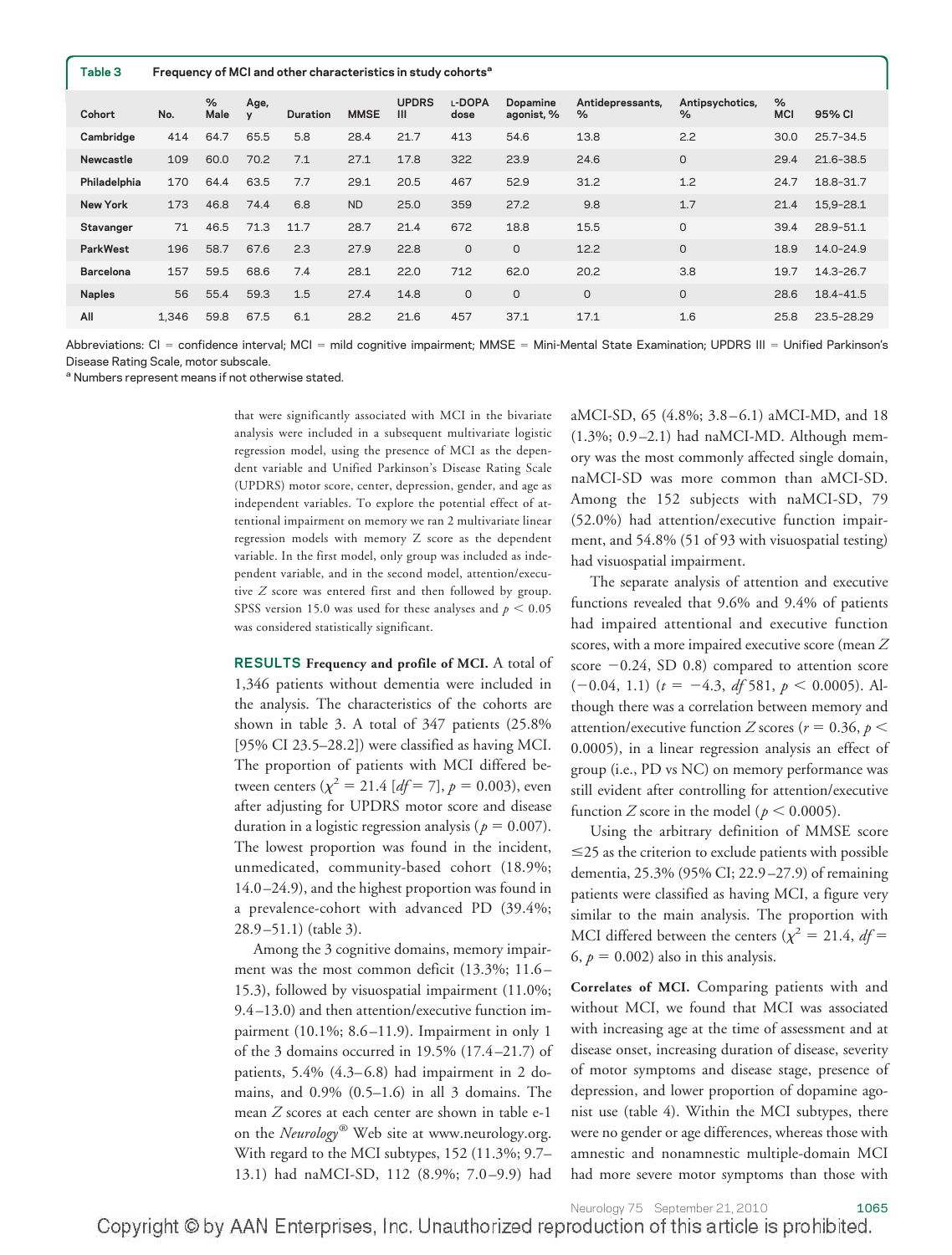| Table 4            | Clinical and demographic<br>characteristics of patients with and<br>without MCI <sup>a</sup> |             |          |  |
|--------------------|----------------------------------------------------------------------------------------------|-------------|----------|--|
|                    | <b>MCI</b>                                                                                   | No MCI      | p        |  |
| Age                | 69.6 (8.6)                                                                                   | 66.8 (10.5) | < 0.0005 |  |
| <b>MMSE</b>        | 27.3(2.3)                                                                                    | 28.6(1.7)   | < 0.0005 |  |
| Age at onset       | 62.0(9.9)                                                                                    | 59.7 (11.2) | 0.002    |  |
| Disease duration   | 6.8(5.3)                                                                                     | 5.9(4.8)    | 0.002    |  |
| <b>UPDRS</b> motor | 25.7 (13.7)                                                                                  | 20.1(11.1)  | < 0.0005 |  |
| Hoehn & Yahr       | 2.1(0.8)                                                                                     | 1.0(0.7)    | < 0.0005 |  |
| Gender             |                                                                                              |             | 0.09     |  |
| Male               | 63.7                                                                                         | 58.6        |          |  |
| Female             | 363                                                                                          | 414         |          |  |
| Depression         | 17.9                                                                                         | 9.7         | < 0.0005 |  |
| L-DOPA dose        | 484 (354)                                                                                    | 448 (375)   | 0.17     |  |
| Dopamine agonist   | 38.5                                                                                         | 33.6        | 0.017    |  |
| Anti-depressant    | 202                                                                                          | 16.6        | 04       |  |

Abbreviations:  $MCI = mild cognitive impairment; MMSE =$ Mini-Mental State Examination; UPDRS = Unified Parkinson's Disease Rating Scale.

<sup>a</sup> Numbers represent mean (SD) or %.

single-domain MCI (1-way analysis of variance:  $F =$ 6.5,  $p < 0.0005$ ).

In the logistic regression analyses, UPDRS motor score ( $p < 0.0005$ ), center ( $p = 0.009$ ), depression  $(p = 0.023)$ , gender  $(p < 0.05)$ , and age  $(p <$ 0.0005) remained independently associated with MCI, whereas the effects of use of dopamine agonists did not reach significance. Using Hoehn & Yahr stage instead of total UPDRS motor score as a measure of disease severity, Hoehn & Yahr was still significantly associated with MCI. Similarly, when age was replaced with age at onset, it was also significantly associated with MCI. However, when age was replaced by duration of disease, it was not significantly associated with MCI.

**DISCUSSION** This analysis of a large database pooled from 8 different cohorts revealed that approximately one-quarter of patients with PD without dementia have impairment in at least 1 cognitive domain, defined as 1.5 times worse performance on *Z* scores, as compared to controls or normative data. Given the increased risk for more rapid cognitive decline and dementia in patients with PD with MCI, this finding highlights the importance of careful monitoring of cognitive functions in patients without dementia.

There were differences in the frequency of MCI across the centers, even after adjusting for possible confounders. Along with differences in methodology and the sensitivity of individual neuropsychological tests used, these differences may also be due to variations in patient populations: for instance, the lowest prevalence of MCI was found in the incident, unmedicated, community-based cohort (18.9%), which probably represents patients in the earliest stages of the disease.

The most common MCI subtype was nonamnestic, single-domain MCI (11.3%), followed by amnestic single-domain MCI (8.9%). However, across the different types of MCI, memory was the most commonly impaired domain (13.3%); Thus, memory impairment represents an important aspect of the early cognitive syndrome in PD, consistent with previous findings in patients with PD with dementia and in patients with PD without dementia.

The mechanism of the memory impairment (limbic type storage failure vs retrieval deficits) cannot be discerned from the current data. As has previously been pointed out, $20,21$  part of the memory impairment in PD may be secondary to impaired attention and executive dysfunction, although recent studies suggest that memory encoding may also be impaired in PD.22,23 Our analyses also confirmed memory was still impaired in PD even after adjusting for the effect of impaired attention/executive functioning. Impairment in attention/executive functions has been described to constitute one of the core impaired cognitive domains in the previous studies, as was the case also in this study. The separate analysis of attention and executive functions revealed that simpler attentional measures are relatively less impaired compared with more complex executive functions.

It has been recently suggested that frontal executive and posterior cortical cognitive syndromes in PD can be separable in terms of both their genetic basis and relationship to development of dementia.3 The present results showed that impairment in attentional/executive tasks may not always be the predominant deficit in PD-MCI, highlighting the importance for future interventional studies to select instruments which adequately explore also posterior cortical functions.<sup>24</sup>

MCI was significantly and independently associated with older age at assessment and disease onset, longer disease duration, more severe motor symptoms, more advanced disease stage, and lower overall cognition. Depression is common in PD, and depressed patients with PD have more cognitive impairment than nondepressed patients.25 We also found that MCI was more common in depressed than nondepressed patients; the overall frequency of depression in both populations was, however, relatively low, suggesting that overall depression is not a major contributor to MCI in PD.

There are several limitations to our study. Dopaminergic drugs may affect cognitive functioning; only 2 of the cohorts in this analysis included un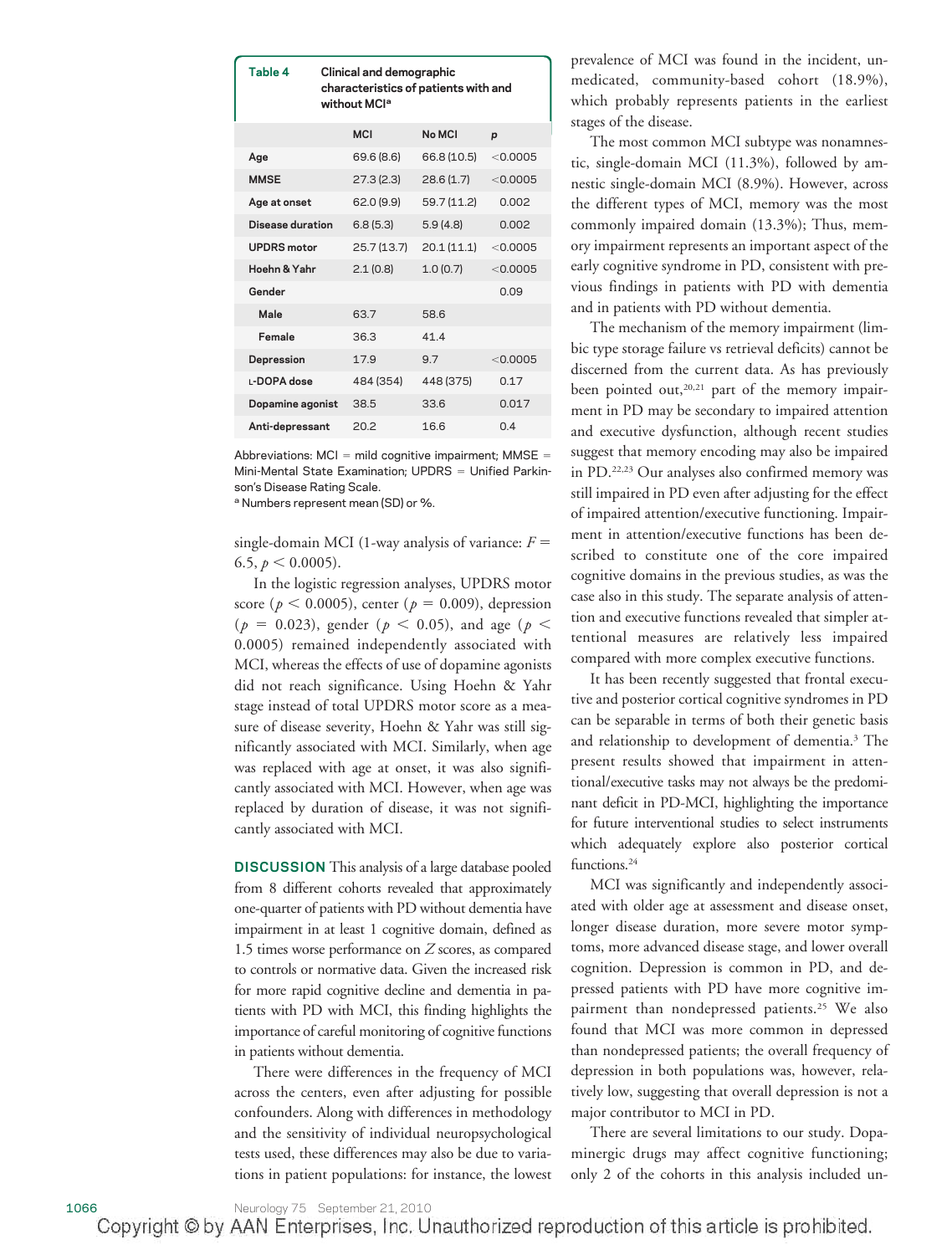medicated, de novo patients. However, the proportion with MCI in these 2 cohorts did not differ from the frequency in some of the cohorts which received dopaminergic medications. Second, the recruitment base and method were not homogeneous across the centers. The pooled cohort thus included patients without dementia at various stages of the disease, as well as prevalent and incident cohorts. On the other hand, inclusion of different cohorts in the analysis also constituted an advantage, as it allowed for the evaluation of a broader spectrum of patients without dementia.

Third, different criteria for dementia were used across the various centers. As the proportion with MCI is influenced by the definition of dementia, a broader definition might include some patients in the more severe end of MCI being classified as dementia, whereas a more restrictive definition may leave these patients in the MCI group. We attempted to deal with this ambiguity by also using an arbitrary, yet uniform, criterion for dementia (i.e., MMSE score  $\leq$ 25). In this subanalysis the proportion of patients with MCI was similar to the results of the main analysis, suggesting that the use of different dementia criteria did not meaningfully influence the results. Finally, the MCI definition used in this study was based entirely on cognitive testing. The original MCI definition requires presence of subjective cognitive complaints (preferably corroborated by a third party), objective evidence of impaired test performance, and lack of significant functional impairment.26 Identifying reliable subjective cognitive impairment in patients with PD without dementia, however, has proven to be difficult. Studies exploring this feature have found both overreporting (i.e., patients with normal test scores reporting subjective impairment) and underreporting (i.e., patients with impaired scores reporting normal cognition).<sup>18,27</sup> Hence, the presence or absence of subjective cognitive complaints was not included as part of the MCI definition in this analysis, also due to the lack of any universally accepted criteria for MCI in PD.

Since different tests were used in different cohorts, they were allocated to 3 broad cognitive domains and *Z* scores were calculated. This enabled us to combine data from different studies and explore main cognitive functions in a large sample size. With this approach, however, it was not possible to explore individual cognitive mechanisms (such as the mechanism of memory impairment) in more detail. Another shortcoming is a certain amount of missing data, particularly for the visuospatial assessment. This might have influenced our findings to some extent, in that MCI diagnosis might have changed from single to multiple domains or even from a normal control to a single-domain MCI in some patients if more data were included.

There is a need to define standardized diagnostic criteria for MCI in PD, and future studies should further explore whether different subtypes of MCI have different underlying pathologies and risk for progression to dementia. Most importantly, since drug treatment can improve cognition in dementia associated with PD,<sup>28,29</sup> clinical trials to explore whether these or other medications might improve cognitive deficits or delay the progression from MCI to dementia in PD are now a priority.

#### **AUTHOR CONTRIBUTIONS**

Statistical analysis was conducted by Dr. Bronnick and Dr. Aarsland.

### **DISCLOSURE**

Dr. Aarsland serves on scientific advisory boards for Lundbeck Inc. and Merck Serono; has received funding for travel and speaker honoraria from Lundbeck Inc., Novartis, GE Healthcare, and GlaxoSmithKline; serves on the editorial boards of *International Psychogeriatrics*, *Movement Disorders*, and the *Journal of Neurology, Neurosurgery, and Psychiatry*; and receives research support from Lundbeck Inc. and Merck Serono. Dr. Brønnick has received funding for travel and speaker honoraria from Solvay Pharmaceuticals, Inc. Dr. Williams-Gray has received research support from the Parkinson's Disease Society and the Patrick Berthoud Trust. Dr. Weintraub has served on scientific advisory boards for Boehringer Ingelheim, ACADIA Pharmaceuticals, Novartis, Osmotica Pharmaceutical Corp., BrainCells Inc., Merck Serono, Sanofi-Aventis, GE Healthcare, Johnson & Johnson, and Solvay Pharmaceuticals, Inc.; serves on the editorial board of *Movement Disorders*; has received speaker honoraria from Boehringer Ingelheim and Pfizer Inc.; has received/receives research support from Boehringer Ingelheim, the NIH (NIMH K23 MH067894 [PI], NINDS P50 NS053488-01 [coinvestigator], NIA RO1AG031348 [site PI], and NINDS R01NS065087 [coinvestigator]), and the Michael J. Fox Foundation for Parkinson's Research; and receives payments from the University of Pennsylvania for licensing of Questionnaire for Impulsive-Compulsive Disorders in Parkinson's Disease. Dr. Marder serves on the editorial board of *Neurology®* and receives research support from Amarin Corporation, Boehringer Ingelheim NeuroSearch, the NIH (NS36630 [PI], 1UL1 RR024156-01 [Director PCIR], PO412196-G [coinvestigator], and PO412196-G [coinvestigator]), the Parkinson Disease Foundation, the Huntington's Disease Society of America, and the Parkinson Study Group. Dr. Kulisevsky has served on scientific advisory boards for Merck Serono and Servier; has received honoraria from Merck Serono, Novartis, Lundbeck Inc., and Schwartz Biomedical, LLC.; serves as an Associate Editor for *Revista de Neurología*; and receives research support from Lundbeck Inc. and Instituto de Salud Carlos III, Spain. Dr. Burn serves on scientific advisory boards for Teva Pharmaceutical Industries Ltd. and Merck Serono; serves as a consultant for Archimedes, Inc.; serves as an Associate Editor for the *Movement Disorder Journal*; has received speaker honoraria from Teva Pharmaceutical Industries Ltd./Lundbeck Inc., Orion Corporation, Boehringer Ingelheim, GlaxoSmithKline, Novartis, and UCB; and has received research support from the Wellcome Trust, the NIHR Health Technology Assessment Programme, the Michael J Fox Foundation, and the Parkinson's Disease Society. Dr. Barone serves on scientific advisory boards for and has received funding for travel and speaker honoraria from Boehringer Ingelheim, Merck Serono, Novartis, UCB, and Lundbeck Inc.; serves as an Associate Editor for the *Journal of Neurodegenerative Disorders* and *Parkinson's Europe*; and receives research support from Boehringer Ingelheim, Merck Serono, Novartis, UCB, Lundbeck Inc., and Solvay Pharmaceuticals, Inc. Dr. Pagonabarraga has served on a scientific advisory board for Novartis and has received honoraria from Boehringer Ingelheim, Novartis, Janssen, Lundbeck Inc., GlaxoSmithKline, and Schwartz Biomedical, LLC. Dr. Allcock holds stock in the C/N Group, Inc. Dr. Santangelo reports no

Neurology 75 September 21, 2010 1067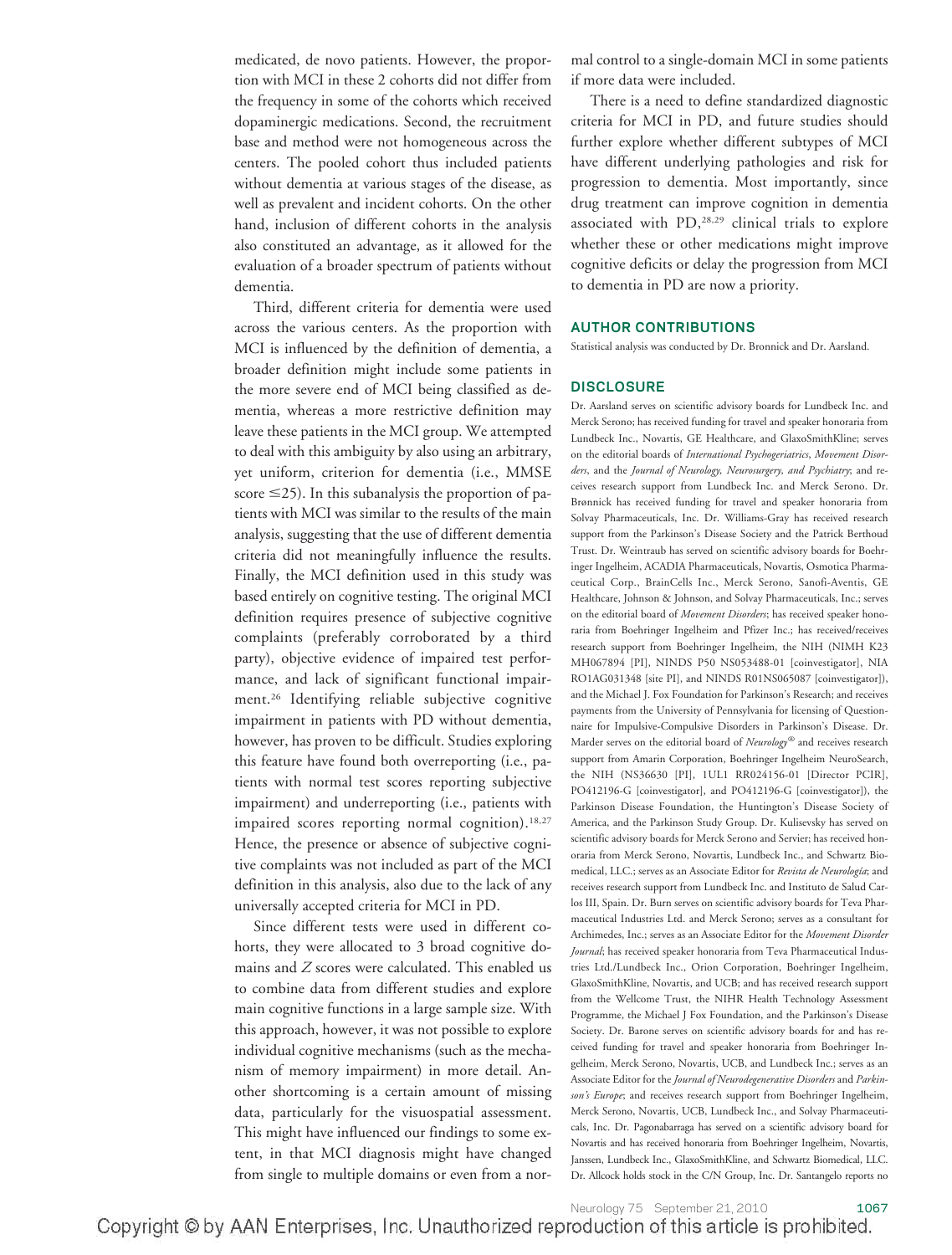disclosures. Dr. Foltynie has served on a scientific advisory board for Solvay Pharmaceuticals, Inc.; has received funding for travel or speaker honoraria from Teva Pharmaceutical Industries Ltd., MDS Nordion, GlaxoSmith Kline, and Orion Corporation; and has received research support from the Parkinson's Disease Society, Brain Research Trust, and Parkinson's Appeal. Dr. Janvin reports no disclosures. Dr. Larsen has served on scientific advisory boards for Lundbeck Inc. and GlaxoSmithKline; has received speaker honoraria from GlaxoSmithKline; and receives research support from the Western Norway Health Trust, the Norwegian Research Counsel, and the Norwegian Parkinson's disease Association. Dr. Barker serves on scientific advisory boards for and has received speaker honoraria from Teva Pharmaceutical Industries Ltd. and Lundbeck Inc.; serves as co-editor-in-Chief for the*Journal of Neurology* and *ACNR* and on the editorial board of *Synapse, Cell Transplantation and Regenerative Medicine*; receives royalties from the publication of *Neuroscience at a Glance* (Blackwell Publishing, 1999); and receives research support from the Parkinson's Disease Society, Wellcome Trust, the UK Medical Research Council, and NIHR Biomedical research award to Addenbrooke's University Hospital. Dr. Emre serves on scientific advisory boards for Merck Serono, Novartis, Schering-Plough Corp., Teva Pharmaceutical Industries Ltd./ Lundbeck Inc., Orion Corporation, Noscira, and AC Immune SA; has received funding for travel from Lundbeck Inc.; serves on the editorial board of *Practical Neurology*; receives royalties from the publication of *Parkinson Hastaly´ðy´* (Gunes Tip Kitapevi, 2009) and *Dementia in Parkinson's Disease* (Oxford University Press, 2010); has received speaker honoraria from Novartis, Lundbeck Inc., Orion Corporation, Pfizer Inc., and Boehringer Ingelheim; and receives/has received research support from Novartis, Lundbeck Inc., and Eli Lilly and Company.

*Received February 22, 2010. Accepted in final form May 12, 2010.*

#### **REFERENCES**

- 1. Janvin CC, Larsen JP, Aarsland D, Hugdahl K. Subtypes of mild cognitive impairment in Parkinson's disease: progression to dementia. Mov Disord 2006;21:1343–1349.
- 2. Williams-Gray CH, Foltynie T, Brayne CE, Robbins TW, Barker RA. Evolution of cognitive dysfunction in an incident Parkinson's disease cohort. Brain 2007;130:1787– 1798.
- 3. Williams-Gray CH, Evans JR, Goris A, et al. The distinct cognitive syndromes of Parkinson's disease: 5 year follow-up of the CamPaIGN cohort. Brain 2009;132: 2958 –2969.
- 4. Janvin C, Aarsland D, Larsen JP, Hugdahl K. Neuropsychological profile of patients with Parkinson's disease without dementia. Dement Geriatr Cogn Disord 2003;15: 126 –131.
- 5. Alves G, Muller B, Herlofson K, et al. Incidence of Parkinson's disease in Norway: the Norwegian ParkWest study. J Neurol Neurosurg Psychiatry 2009;80:851– 857.
- 6. Levy G, Jacobs DM, Tang MX, et al. Memory and executive function impairment predict dementia in Parkinson's disease. Mov Disord 2002;17:1221–1226.
- 7. Allcock LM, Kenny RA, Mosimann UP, et al. Orthostatic hypotension in Parkinson's disease: association with cognitive decline? Int J Geriatr Psychiatry 2006; 21:778 –783.
- 8. Weintraub D, Moberg PJ, Culbertson WC, Duda JE, Katz IR, Stern MB. Dimensions of executive function in Parkinson's disease. Dement Geriatr Cogn Disord 2005;20: 140 –144.
- 9. Pagonabarraga J, Kulisevsky J, Llebaria G, Garcia-Sanchez C, Pascual-Sedano B, Gironell A. Parkinson's disease-cognitive rating scale: a new cognitive scale specific for Parkinson's disease. Mov Disord 2008;23:998 – 1005.
- 10. Llebaria G, Pagonabarraga J, Kulisevsky J, et al. Cut-off score of the Mattis Dementia Rating Scale for screening dementia in Parkinson's disease. Mov Disord 2008;23: 1546 –1550.
- 11. American Psychiatric Association. Diagnostic and Statistical Manual of Mental Disorders: DSM-IV (Text Revision). Washington, DC: American Psychiatric Association; 2000.
- 12. Emre M, Aarsland D, Brown R, et al. Clinical diagnostic criteria for dementia associated with Parkinson's disease. Mov Disord 2007;22:1689 –1707.
- 13. Folstein MF, Folstein SE, McHugh PR. "Mini-mental state": a practical method for grading the cognitive state of patients for the clinician. J Psychiatr Res 1975;12:189 – 198.
- 14. Allcock LM, Ullyart K, Kenny RA, Burn DJ. Frequency of orthostatic hypotension in a community based cohort of patients with Parkinson's disease. J Neurol Neurosurg Psychiatry 2004;75:1470-1471.
- 15. Dubois B, Burn D, Goetz C, et al. Diagnostic procedures for Parkinson's disease dementia: recommendations from the movement disorder society task force. Mov Disord 2007;22:2314 –2324.
- 16. Schrag A, Barone P, Brown RG, et al. Depression rating scales in Parkinson's disease: critique and recommendations. Mov Disord 2007;22:1077–1092.
- 17. Mattis S. Dementia Rating Scale. In: Bellak L, Karasu TB, eds. Geriatric Psychiatry: A Handbook for Psychiatrists and Primary Care Physicians. New York: Grune and Stratton; 1976.
- 18. Aarsland D, Bronnick K, Larsen JP, Tysnes OB, Alves G. Cognitive impairment in incident, untreated Parkinson disease: the Norwegian ParkWest study. Neurology 2009; 72:1121–1126.
- 19. Winblad B, Palmer K, Kivipelto M, et al. Mild cognitive impairment: beyond controversies, towards a consensus: report of the International Working Group on Mild Cognitive Impairment. J Intern Med 2004;256:240 –246.
- 20. Troster AI. Neuropsychological characteristics of dementia with Lewy bodies and Parkinson's disease with dementia: differentiation, early detection, and implications for "mild cognitive impairment" and biomarkers. Neuropsychol Rev 2008;18:103–119.
- 21. Dubois B. Is PD-MCI a useful concept? Mov Disord 2007;22:1215–1216.
- 22. Weintraub D, Moberg PJ, Culbertson WC, Duda JE, Stern MB. Evidence for impaired encoding and retrieval memory profiles in Parkinson disease. Cogn Behav Neurol 2004;17:195–200.
- 23. Whittington CJ, Podd J, Stewart-Williams S. Memory deficits in Parkinson's disease. J Clin Exp Neuropsychol 2006;28:738 –754.
- 24. Kulisevsky J, Pagonabarraga J. Cognitive impairment in Parkinson's disease: tools for diagnosis and assessment. Mov Disord 2009;24:1103–1110.
- 25. Santangelo G, Trojano L, Vitale C, et al. A neuropsychological longitudinal study in Parkinson's patients with and without hallucinations. Mov Disord 2007;22: 2418 –2425.
- 26. Petersen RC, Smith GE, Waring SC, Ivnik RJ, Tangalos EG, Kokmen E. Mild cognitive impairment: clinical characterization and outcome. Arch Neurol 1999;56: 303–308.

1068 Neurology 75 September 21, 2010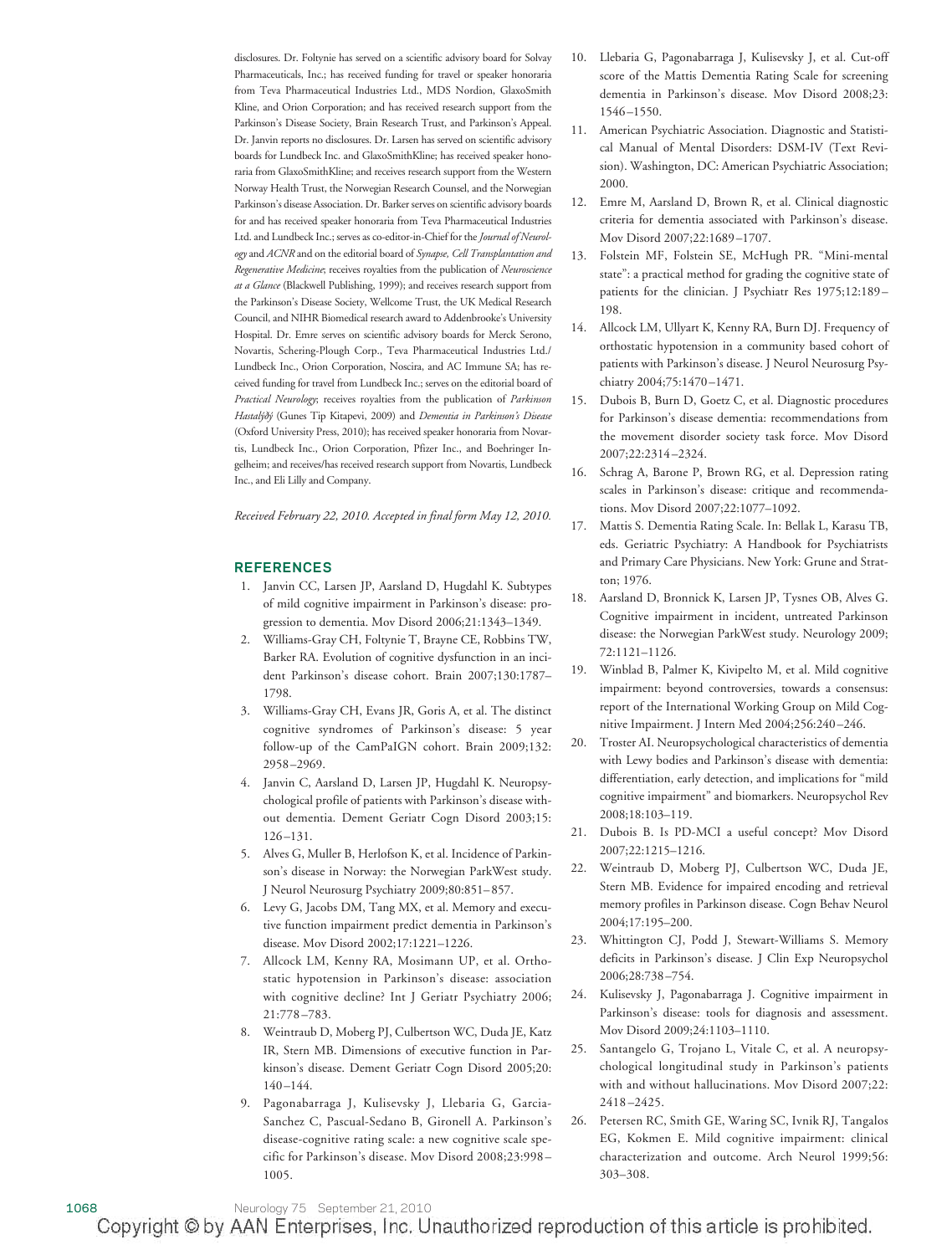- 27. Caviness JN, Driver-Dunckley E, Connor DJ, et al. Defining mild cognitive impairment in Parkinson's disease. Mov Disord 2007;22:1272–1277.
- 28. Aarsland D, Ballard C, Walker Z, et al. Memantine in patients with Parkinson's disease dementia or dementia with Lewy bodies: a double-blind, placebo-controlled, multicentre trial. Lancet Neurol 2009;8:613– 618.
- 29. Emre M, Aarsland D, Albanese A, et al. Rivastigmine for dementia associated with Parkinson's disease. N Engl J Med 2004;351:2509 –2518.
- 30. Hughes AJ, Daniel SE, Kilford L, Lees AJ. Accuracy of clinical diagnosis of idiopathic Parkinson's disease: a clinico-pathological study of 100 cases. J Neurol Neurosurg Psychiatry 1992;55:181–184.
- 31. Gelb DJ, Oliver E, Gilman S. Diagnostic criteria for Parkinson disease. Arch Neurol 1999;56:33–39.
- 32. Larsen JP, Dupont E, Tandberg E. Clinical diagnosis of Parkinson's disease: proposal of diagnostic subgroups classified at different levels of confidence. Acta Neurol Scand 1994;89:242–251.

# **Editor's Note to Authors and Readers: Levels of Evidence coming to** *Neurology®*

Effective January 15, 2009, authors submitting Articles or Clinical/Scientific Notes to *Neurology®* that report on clinical therapeutic studies must state the study type, the primary research question(s), and the classification of level of evidence assigned to each question based on the classification scheme requirements shown below (left). While the authors will initially assign a level of evidence, the final level will be adjudicated by an independent team prior to publication. Ultimately, these levels can be translated into classes of recommendations for clinical care, as shown below (right). For more information, please access the articles and the editorial on the use of classification of levels of evidence published in *Neurology*. 1-3

# **REFERENCES**

- 1. French J, Gronseth G. Lost in a jungle of evidence: we need a compass. Neurology 2008;71:1634 –1638.
- 2. Gronseth G, French J. Practice parameters and technology assessments: what they are, what they are not, and why you should care. Neurology 2008;71:1639 –1643.
- 3. Gross RA, Johnston KC. Levels of evidence: taking *Neurolo*gy*®* to the next level. Neurology 2009;72:8 –10.

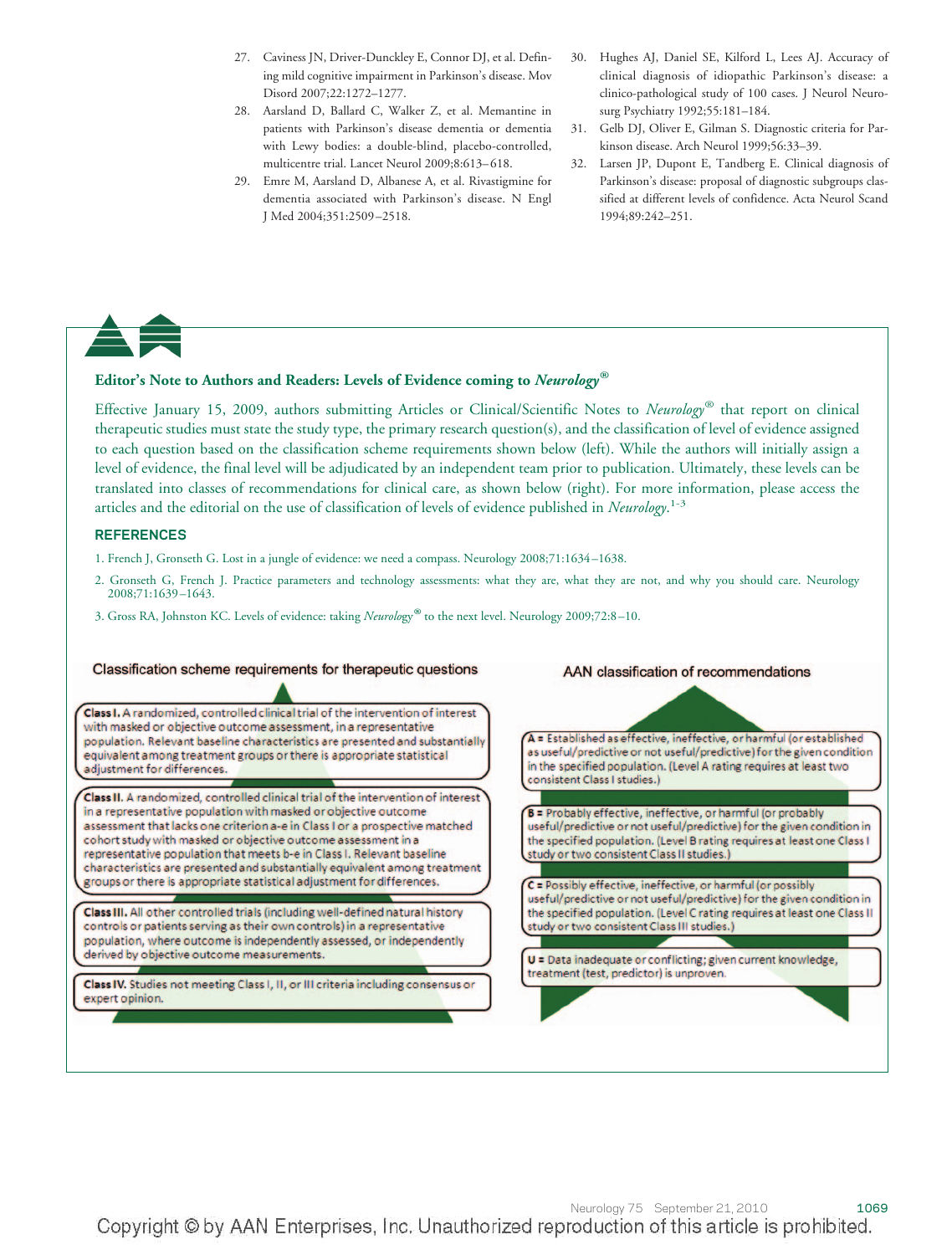

DOI 10.1212/WNL.0b013e3181f39d0e *Neurology* 2010;75;1062-1069 D. Aarsland, K. Bronnick, C. Williams-Gray, et al. **Mild cognitive impairment in Parkinson disease: A multicenter pooled analysis**

**This information is current as of September 20, 2010**

Online ISSN: 1526-632X. 1951, it is now a weekly with 48 issues per year. Copyright . All rights reserved. Print ISSN: 0028-3878. *Neurology* ® is the official journal of the American Academy of Neurology. Published continuously since